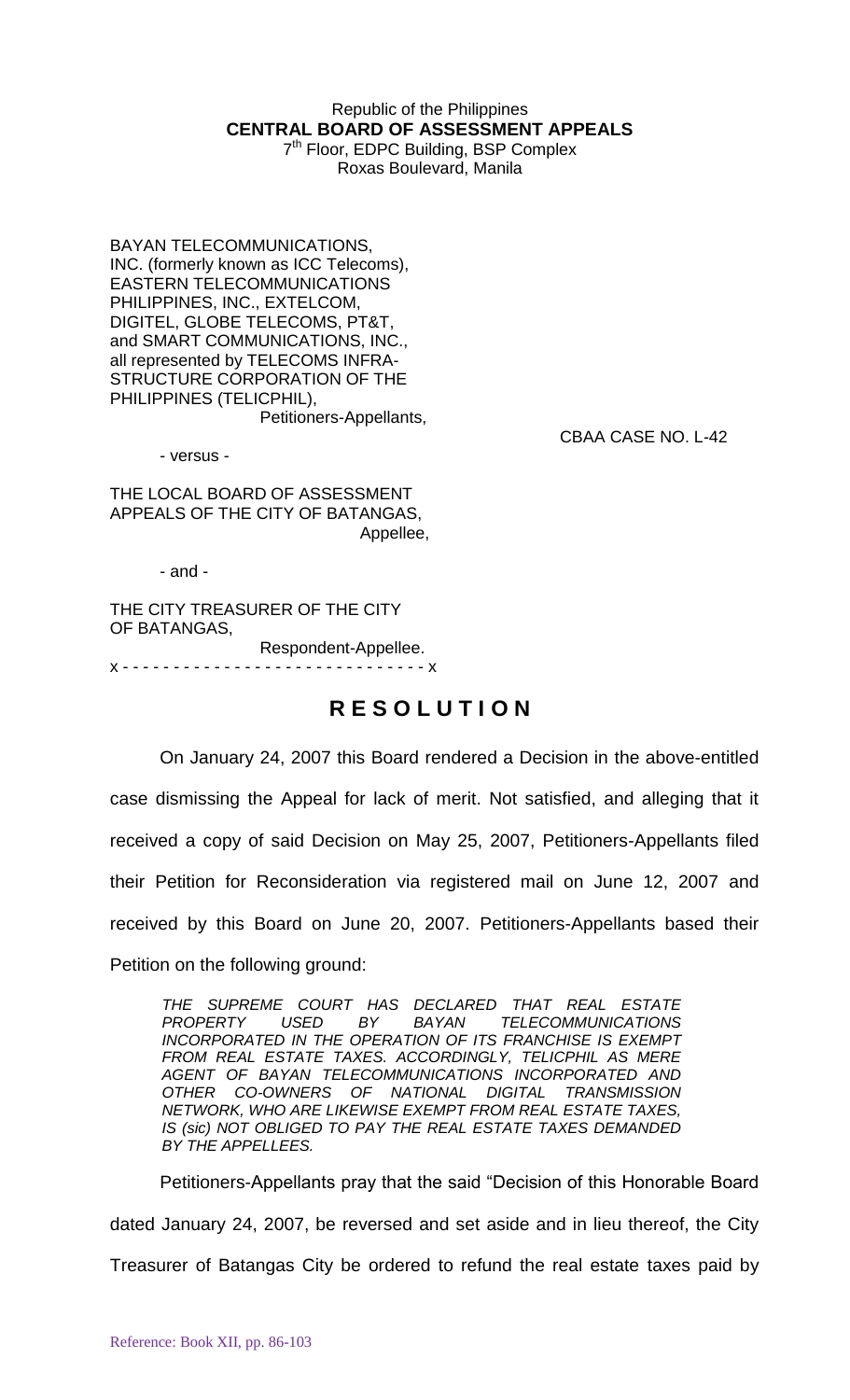TELICPHIL, acting as agent of the co-owners of the National Digital

Transmission Network." Petitioners-Appellants' arguments follow:

"Pending the Resolution of Petitioner-Appellants Appeal, the Supreme Court, in *The City Government of Quezon City, and the City Treasurer of Quezon City, Dr. Victor B. Endriga vs. Bayan Telecommunications Incorporated,* G.R. No. 162015, dated March 6, 2006, ruled that real estate properties used by Bayan Telecommunications Incorporated in the operation of its franchise, is (sic) exempt from real estate taxes. The Supreme Court held that:

'As we see it, then, the issue in this case no longer dwells on whether Congress has the power to exempt Bayantel's properties from realty taxes by its enactment of Rep. Act No. 7633 which amended Bayantel's original franchise. The more decisive question turns on whether Congress actually did exempt Bayantel's properties at all by virtue of Section 11 of Rep. Act No. 7633.

'Admittedly, Rep. Act No. 7633 was enacted subsequent to the LGC. Perfectly aware that the LGC has already withdrawn Bayantel's former exemption from realty taxes, Congress opted to pass Rep. Act No. 7633 using, under Section 11 thereof, exactly the same defining phrase *"exclusive of this franchise"* which was the basis for Bayantel's exemption from realty taxes prior to the LGC. In plain language, Section 11 of Rep. Act No. 7633 states that "the grantee, its successors or assigns shall be liable to pay the same taxes on their real estate, buildings and personal property, exclusive of this franchise, as other persons or corporations are now or hereafter may be required by law to pay." The Court views this subsequent piece of legislation a an express and real intention on the part of Congress to once again remove from the LGC's delegated taxing power, all of the franchisee's (Bayantel's) properties that are actually, directly and exclusively used in the pursuit of its franchise.'

"This ruling was reiterated in the case of *Digitel Telecommunications Philippines, Incorporated vs. Province of Pangasinan, represented by Ramon A. Crisostomo, Pangasinan Provincial Treasurer,* G.R. No. 152534 promulgated on February 23, 2007, where the Supreme Court held that:

'Succinctly put, had the Congress of the Philippines intended to tax each and every real property of petitioner DIGITEL, regardless of whether or not it is used in the business or operation of its franchise, it would not have incorporated a qualifying phrase, which such manifestation admittedly is. And, to our minds, "the issue in this case no longer dwells on whether Congress has the power to exempt" petitioner DIGITEL's properties from realty taxes by its enactment of Republic Act No. 7678 which contains the phrase *"exclusive of this franchise,"* in the face of the mandate of the Local Government Code. The more pertinent issue to consider is whether or not, by passing Republic Act No. 7678, Congress intended to exempt petitioner DIGITEL's real properties actually, directly and exclusively used by the grantee in its franchise.

'The fact that Republic Act No. 7678 was a later piece of legislation can be taken to mean that Congress, knowing fully well that the Local Government Code has already withdrawn exemptions from real property taxes, chose to restore such immunity even to a limited degree. Accordingly:

'The Court views this subsequent piece of legislation as an express and real intention on the part of Congress to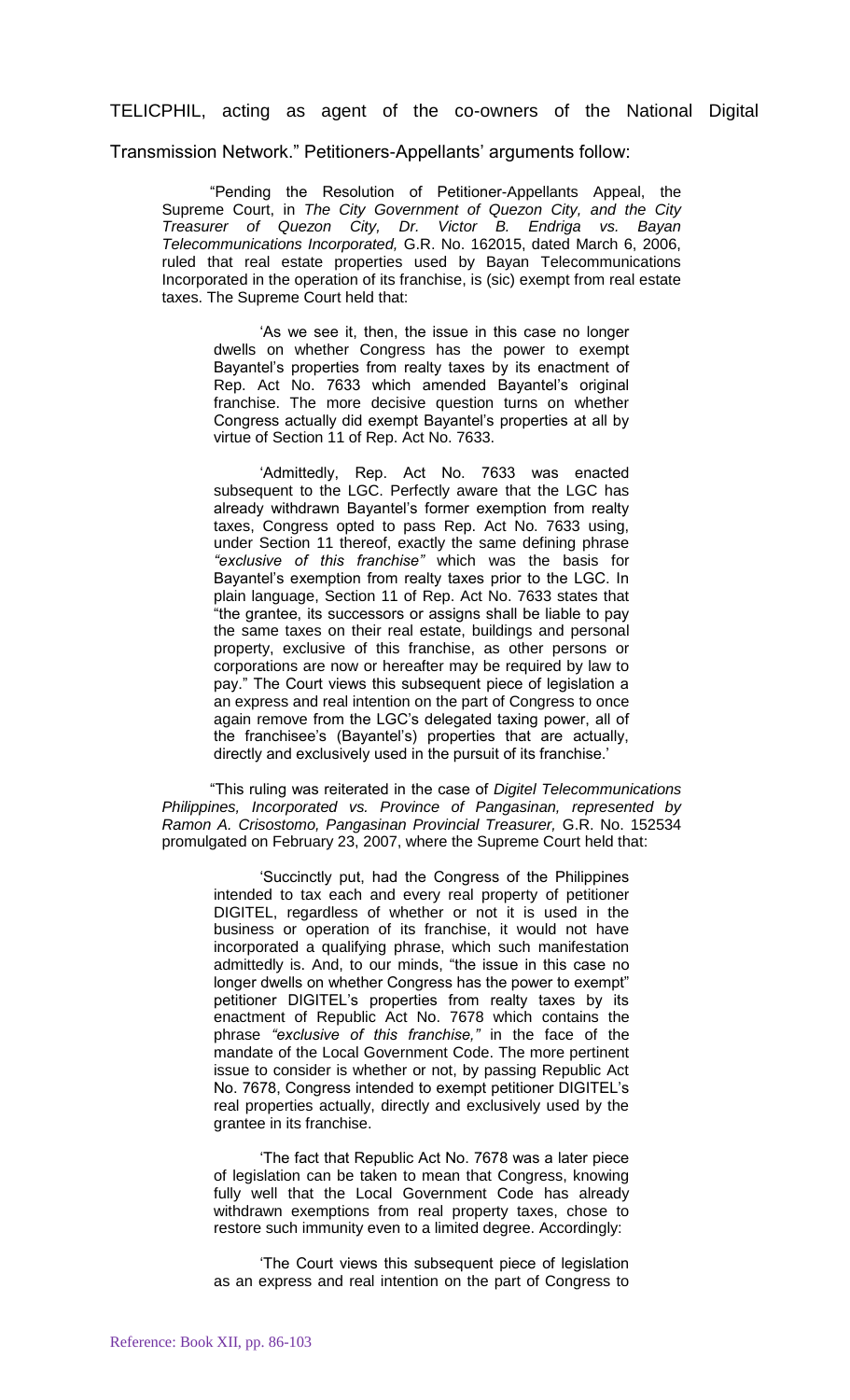once again remove from the LGC's delegated taxing power, all of the franchisee's  $x \times x$  properties that are actually, directly and exclusively used in the pursuit of its franchise.

'In view of the unequivocal intent of Congress to exempt from real property tax those real properties actually, directly and exclusively used by petitioner DIGITEL in the pursuit of it franchise, respondent Province of Pangasinan can only levy real property tax on the remaining real properties of the grantee located within its territorial jurisdiction not part of the above-stated classification. Said exemption, however, merely applies from the time of the effectivity of petitioner DIGITEL's legislative franchise and not a moment sooner."

Respondent-Appellee, in opposing Petitioners-Appellants' Motion for

Reconsideration, submit that:

- "1. The decision rendered by the First Division of the Supreme Court in the case of RCPI v. Provincial Assessor of South Cotabato, et al., G.R. No. 144486, April 13, 2005 is more in consonance with justice, fair play, intent and letter of the law;
- "2. The decision rendered by the Second Division of the Supreme Court in The City Government of Quezon City, et al. v. Bayan Telecommunications Inc., GR No. 162015, March 6, 2006, is vague and prejudicial/derogatory to the interests of local government units such as the Respondents-Appellees City of Batangas."

As argument, Respondent-Appellee quoted portions of the Decision of the

Supreme Court's First Division in *RCPI v. Provincial Assessor of South Cotabato*,

supra, thus:

"As found by the appellate court, RCPI's radio relay station tower, radio station building, and machinery shed are real properties and are thus subject to the real property tax. Section 14 of RA 2036, as amended by RA 4054, states that "[i]n consideration of the franchise and rights hereby granted and any provision of law to the contrary notwithstanding, **the grantee shall pay the same taxes as are now or may hereafter be required by law** from individuals, co-partnerships, private, public or quasipublic associations, corporations or joint stock companies, **on real estate, buildings** and other personal property x x x." **The clear language of Section 14 states that RCPI shall pay the real estate tax.**

"The "in lieu of all taxes" clause in Section 14 of RA 2036, as amended by RA 4054, cannot exempt RCPI from the real estate tax because **the same Section 14 expressly states** that RCPI **"shall pay the same taxes** x x x **on real estate, buildings** x x x." The "in lieu of all taxes" clause in the third sentence of Section 14 cannot negate the first sentence of the same Section 14, which imposes the real estate tax on RCPI. The Court must give effect to both provisions of the same Section 14. This means that the real estate tax is an exception to the "in lieu of all taxes" clause.

"Subsequent legislations have radically amended the "in lieu of all taxes" clause in franchises of public utilities. As RCPI correctly observes, the Local Government Code of 1991 **"withdraw all the tax exemptions existing at the time of its passage – including that of RCPI's"** with respect to local taxes like the real property tax. Also, Republic Act No. 7716 ("RA 7716") abolished the franchise tax on telecommunications companies effective 1 January 1996. To replace the franchise tax, RA 7716 imposed a 10 percent value-added-tax on telecommunications companies under Section 102 of the National Internal Revenue Code. The present state of the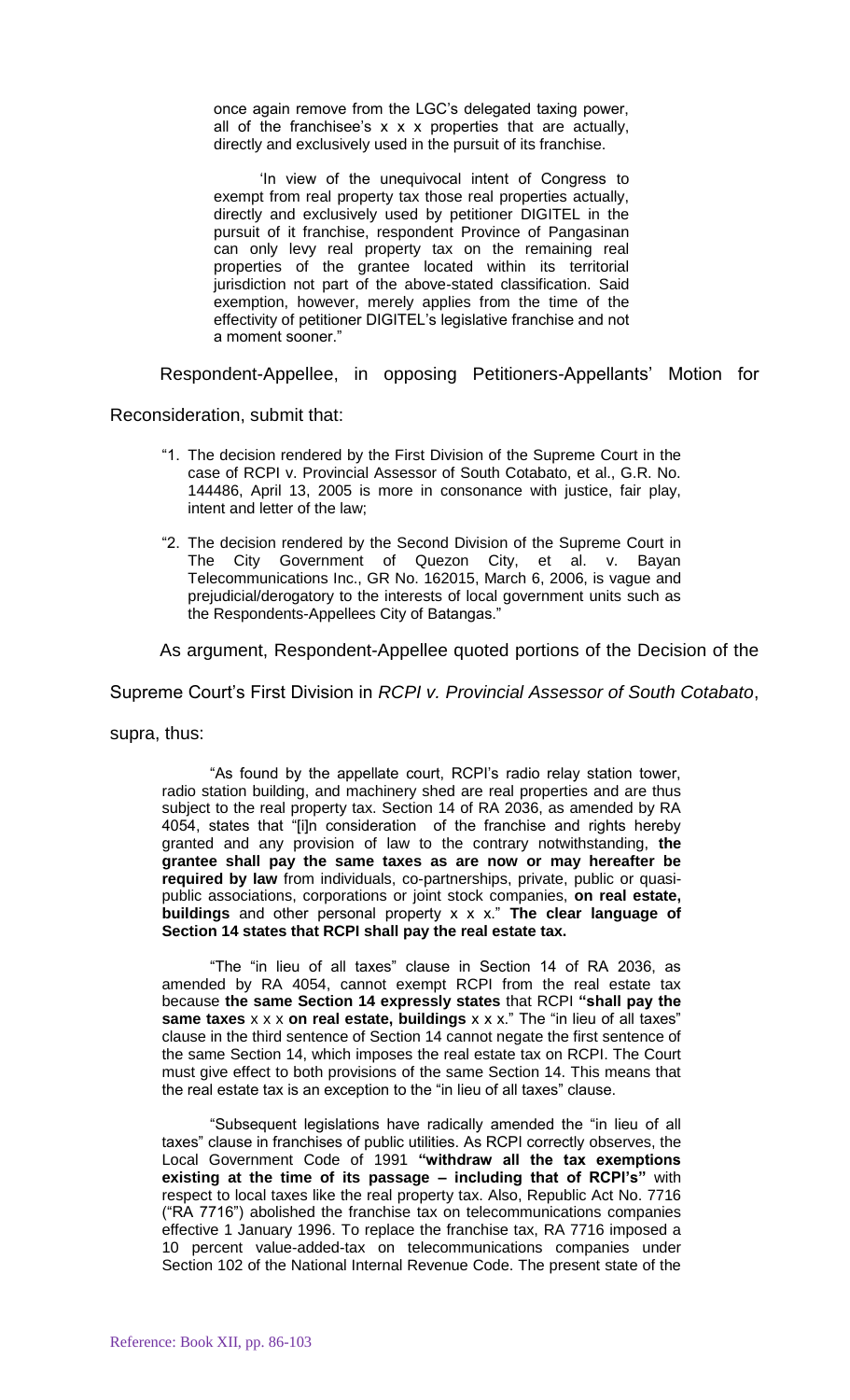law on the "in lieu of all taxes" clause in franchises of telecommunications companies was summarized as follows:

"The existing legislative policy is clearly against the revival of the "in lieu of all taxes" clause in franchises of telecommunications companies. After the VAT on telecommunications companies took effect on January 1, 1996, Congress *never* again included the "in lieu of all taxes" clause in any telecommunications franchises it subsequently approved. Also, from September 2000 to July 2001, all the fourteen telecommunications franchises approved by Congress uniformly and expressly state that the franchise shall be subject to all taxes under the National Internal Revenue Code, except the specific tax. The following is substantially the uniform tax provisions in these fourteen franchises:

'Tax Provisions – The grantee, its successors or assigns, shall be subject to the payment of all taxes, duties, fees, or charges and other impositions under the National Internal Revenue Code of 1997, as amended, and other applicable laws: Provided, That nothing herein shall be construed as repealing any specific tax exemptions, incentives or privileges granted under any relevant law: Provided, further, That all rights, privileges, benefits and exemptions accorded to existing and future telecommunications entities shall likewise be extended to the grantee.'

"Thus, after the imposition of the VAT on telecommunications companies, Congress refused to grant any tax exemption telecommunications companies that sought new franchises from Congress, except the exemption from specific tax. More importantly, the uniform tax provision in these new franchises expressly states that the franchise shall pay not only all taxes, except specific tax, under the National Internal Revenue Code, but also all taxes under "other applicable laws." One of the *"other applicable laws"* is the Local Government Code of 1991, which empowers local governments to impose a franchise tax on telecommunications companies. This, to reiterate, is the existing legislative policy.

"RCPI cannot also invoke the equality of treatment clause under Section 23 of Republic Act No. 7925. The franchises of Smart, Islacom, TeleTech, Bell, Major *Telecoms, Island Country, and IslaTel, all expressly declare that the franchisee* **shall pay the real estate tax,** using words similar to Section 14 of RA 2036, as amended. The provisions of these telecommunications franchises imposing the real estate tax on franchises only **confirm** that RCPI is subject to the real estate tax. *Otherwise RCPI will stick out* like a sore thumb, being the only telecommunications company exempt from the real estate tax, in mockery of the spirit of equality of treatment that RCPI is invoking, not to mention the violation of the constitutional rule on uniformity of taxation. (underscoring supplied for emphasis).

"It is elementary rule in taxation that exemptions are strictly construed against the taxpayer and liberally in favor of the taxing authority. It is the taxpayer's duty to justify the exemption by words too plain to be mistaken and too categorical to be misinterpreted."

In *Radio Communications of the Philippines Inc. (RCPI) vs. Provincial Assessor of South Cotabato, et al.,* supra, the First Division of the Supreme Court discussed about how the "in lieu of all taxes" clause in the tax provisions of RCPI's franchise cannot negate the first sentence of the same tax provisions which imposes the real estate tax on RCPI.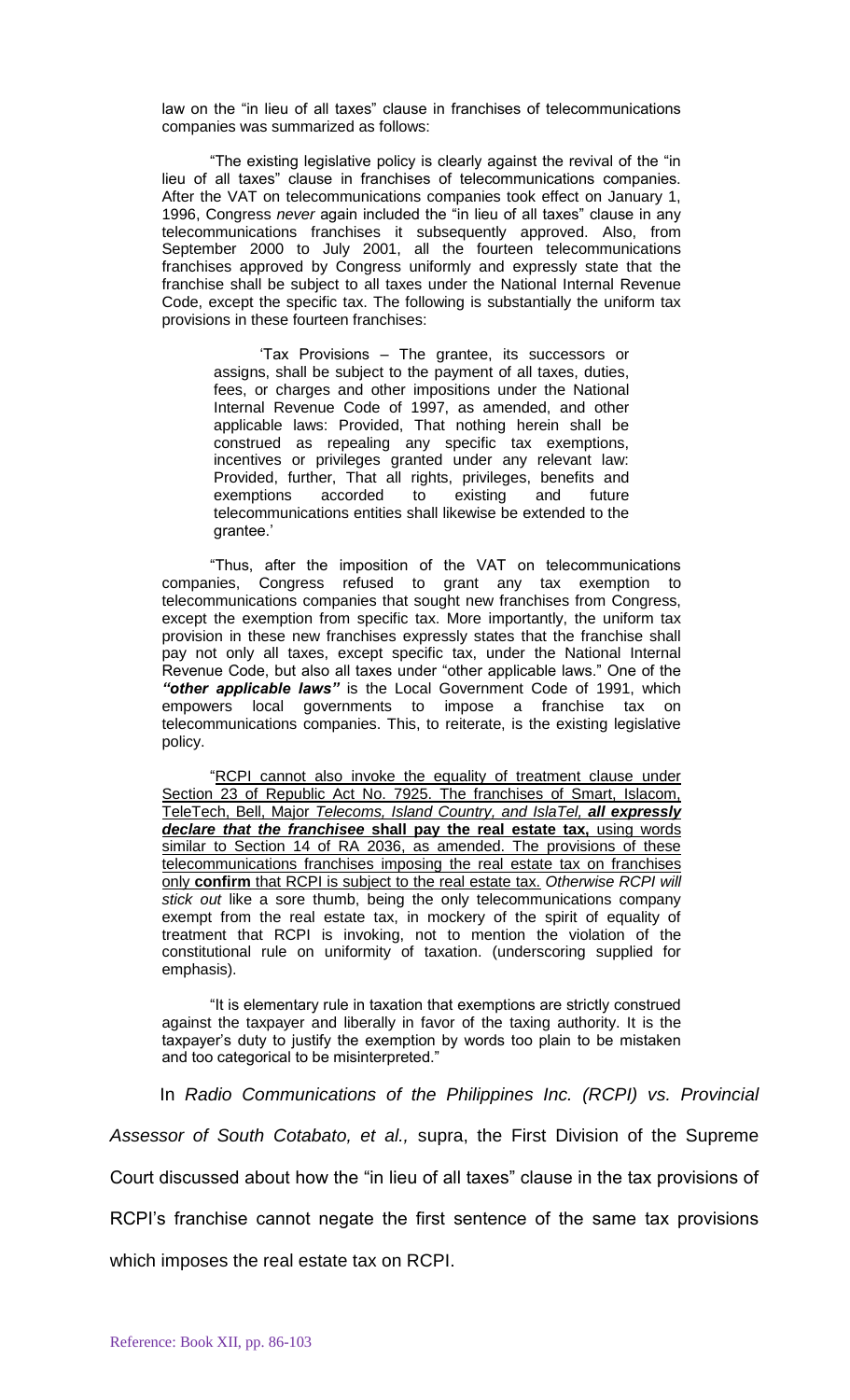We agree. But we would like to point out, if we may, that the phrase "all taxes" contemplated by the "in lieu of all taxes" clause in the tax provisions of franchises of telecommunications companies refers to franchise and other taxes that local government units may try to impose on the franchise – a personal property – or earnings thereof. It has nothing to do with realty taxes which are imposed on real properties.

On the other hand, the Second and Third Divisions of the Supreme Court, in *The City Government of Quezon City, et al. vs. Bayan Telecommunications Incorporated,* supra, and in *Digitel Communications Philippines, Incorporated vs. Province of Batangas, et al.,* supra, respectively, discussed the **"meaning"** of the phrase *"exclusive of* this franchise."

While the First, Second and Third Divisions of the Supreme Court are coequal, it seems that each Division does not necessarily share the opinion(s) of any of the other Divisions – although the Third Division seems to have noticed and adopted the opinion of the Second Division as far as the phrase "exclusive of this franchise" is concerned.

However, all three said Divisions missed, or failed to notice, the true meaning of the phrase *"exclusive of".*

Webster's Third International Dictionary of the English Language Unabridged (1966 ed., p. 793) defines the term **"exclusive of"** as a preposition meaning **"not taking into account: excluding from consideration** (there were four of us *exclusive of* the guide; *exclusive of* artillery)"

"Webster's New World Dictionary, Warner Books Paperback Edition (1990), and Webster's New World Pocket Dictionary, Third Edition (1997), both define *"exclusive of"* as *"not including".*

Reader's Digest Encyclopedic Dictionary, First Edition (1994), classifies *"exclusive of"* as a quasi-adverb meaning *"not including, not counting".*

In the example given in Webster's Third International Dictionary, it is quite apparent that the preposition *"exclusive of"* simply means *"not*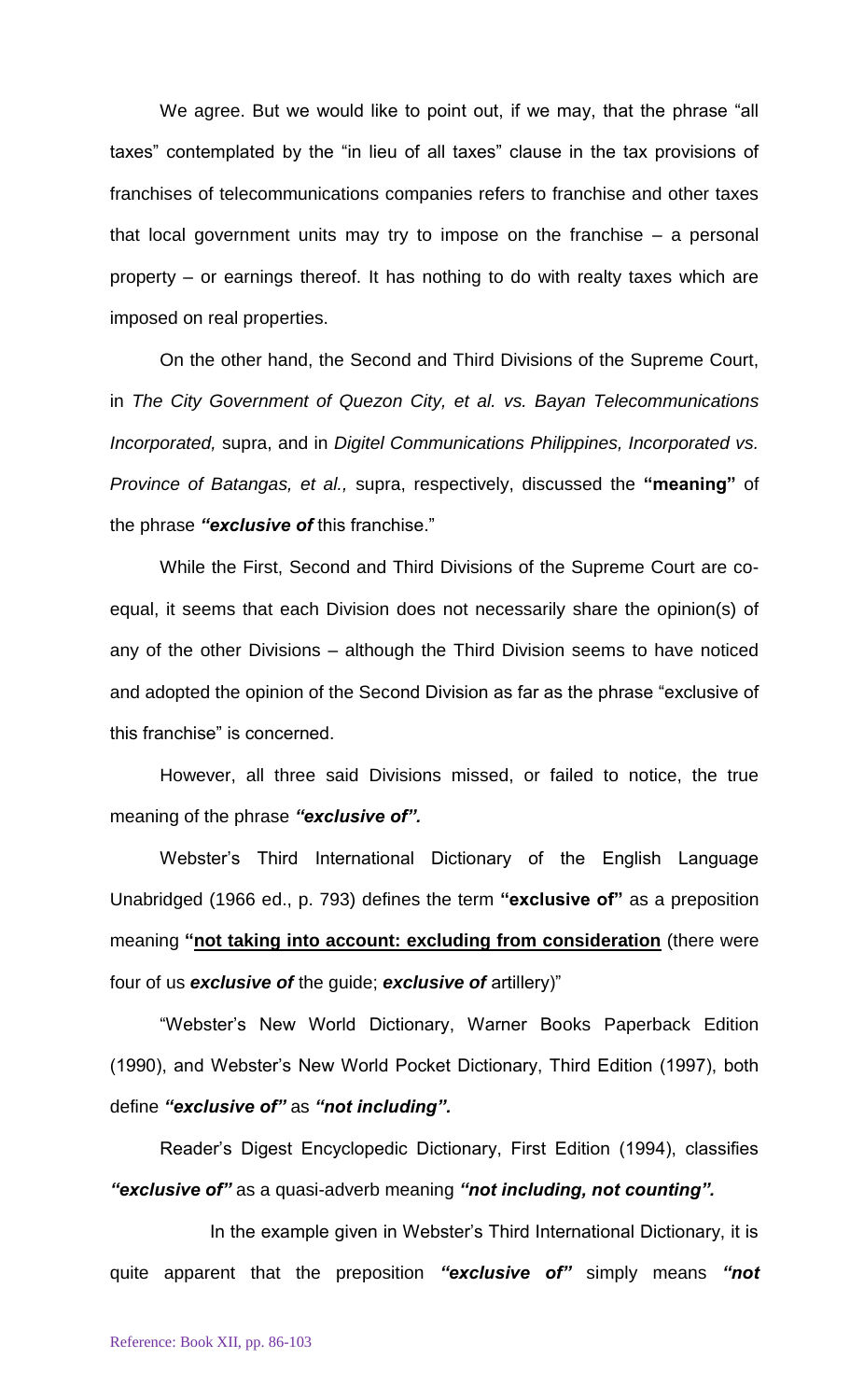*including"* or *"excluding"*, that is, "there were four of us *not including –* or *excluding* – the guide."

In both *The City Government of Quezon City et al. vs. Bayan Telecommunications Incorporated,* supra, and *Digitel Telecommunications Philippines, Incorporated vs. Province of Pangasinan, et al., supra, the Supreme* Court ruled that the phrase *"exclusive of this franchise"* means that "all of the franchisees' (Bayantel's and Digitel's) properties that are actually, directly and exclusively used in the pursuit of its franchise" are exempt from realty taxes. The Court practically changed the law by **substituting** the words *"exclusive of"* with the phrase *"NOT actually, directly and exclusively used in".*

The tax provision of Rep. Act No. 3259 (Bayantel's franchise, approved on June 17, 1961), embodied in Section 14 thereof, reads:

"SECTION 14. (a) The grantee shall be liable to pay the same taxes on its real estate, buildings and personal property, *exclusive of* the franchise, as other persons or corporations are now or hereafter may be required by law to pay. (b) The grantee *shall further pay* to the Treasurer of the Philippines each year, within ten days after the audit and approval of the accounts as prescribed in this Act, one and a half per centum of all gross receipts from the business transacted under this franchise by the said grantee." (Emphasis supplied).

On July 20, 1992, a few months after the Local Government Code of 1991

(LGC) took effect, Congress enacted Rep. Act No. 7633, amending Bayantel's original franchise. The amendatory law (Rep. Act No. 7633) containing the following tax provision:

"SEC. 11. The grantee, its successors or assigns shall be liable to pay the same taxes on their real estate, buildings and personal property, **exclusive of** this franchise, as other persons or corporations are now or hereafter may be required by law to pay. *In addition thereto,* the grantee, its successors or assigns shall pay a franchise tax equivalent to three percent (3%) of all gross receipts of the telephone or other telecommunication businesses transacted under this franchise by the grantee, its successors or assigns and the said percentages shall be in lieu of all taxes on this franchise or earnings thereof. Provided, That the grantee, its successors or assigns shall continue to be liable for income taxes payable under Title II of the National Internal Revenue Code x x x." (Emphasis supplied)

On the other hand, the tax provision of Rep. Act No. 7678 (DIGITEL's franchise approved on February 17, 1994), embodied in Section 5 thereof,

states: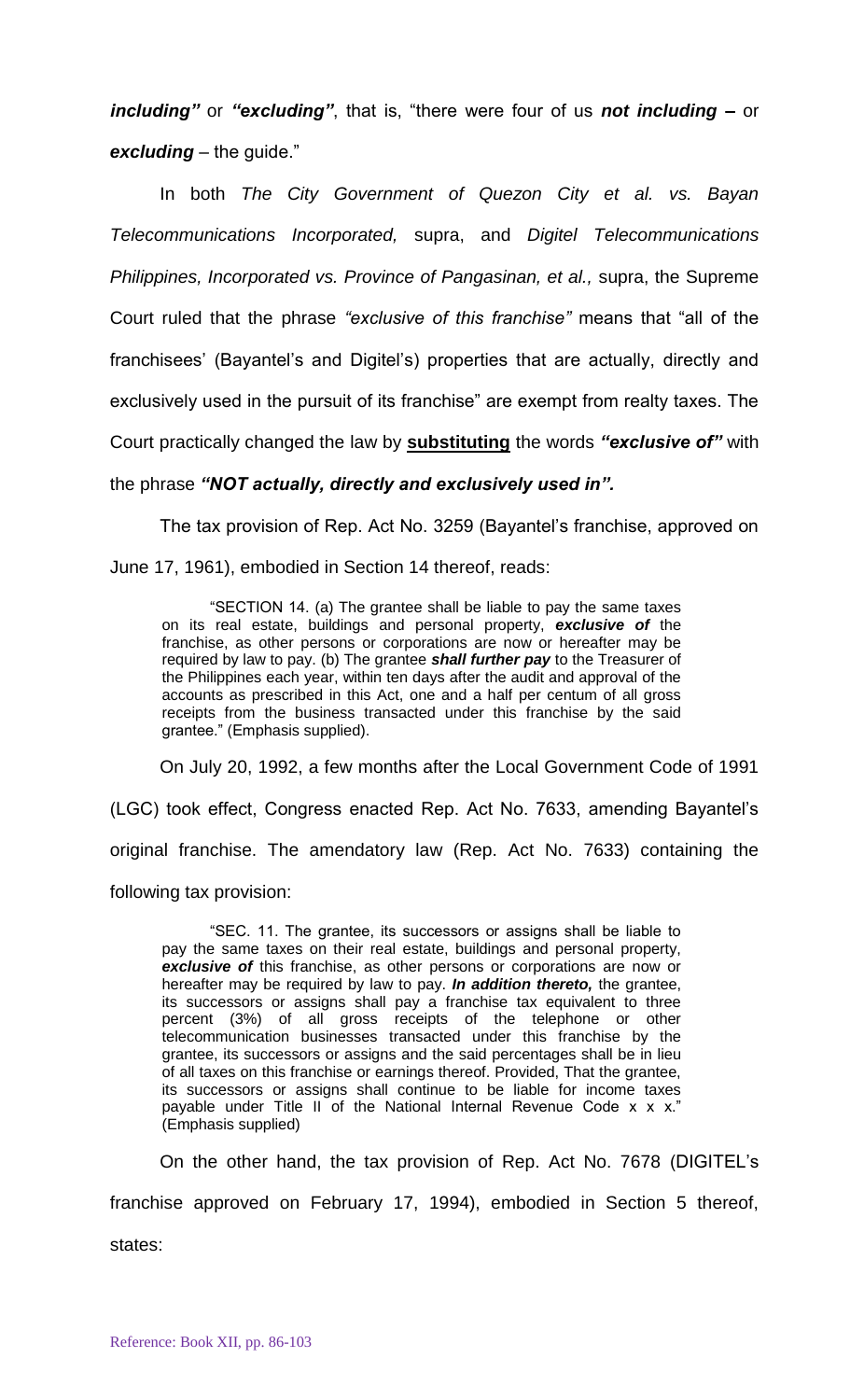"SECTION 5. – Tax Provisions. – The grantee shall be liable to pay the same taxes on its real estate, buildings, and personal property *exclusive of* this franchise as other persons or corporations are now or hereafter may be required by law to pay. *In addition thereto,* the grantee shall pay to the Bureau of Internal Revenue each year, within thirty(30) days after the audit and approval of the accounts, franchise tax as may be prescribed by law of all gross receipts of the telephone or other telecommunication business transacted under this franchise by the grantee: Provided, That the grantee shall continue to be liable for income tax payable under Title II of the National Internal Revenue Code pursuant to Section 2 of Executive Order No. 72 unless the later enactment is amended or repealed, in which case the amendment or repeal shall be applicable thereto x x x." (Emphasis supplied)

In jurisprudence, a franchise as a right and privilege is regarded as property, separate and distinct from the property which the corporation itself may acquire. (Fletcher's Cyclopedia of the Law of Private Corporation, Vol. 6A, pages 427-428, citing Horn Silver Min. Co. vs. New York, 143 U.S. 305 36 L. Ed. 164 12 Sup. Ct.-403; City of Campbell vs. Arkansas-Missouri Power Co., 55F (2d) 560, as cited in the City Government of Batangas vs. Republic Telephone Company, Inc., CA-G.R. CV No. 21897, January 21, 1992.)

The word "franchise" in tax provisions of telecommunications companies refers to the "right" granted by Congress to a grantee, which right is an intangible personal property, so that, the phrase "personal property exclusive of this franchise" should mean "personal property, **not including** (or **excluding**) the franchise itself". The franchise, as a personal property, was to **be excluded from or not to be included with**, the other personal properties on which the grantee, its successors or assigns, shall be "liable to pay the same taxes. . . as other persons or corporations are now or hereafter may be required by law to pay" because, before January 1, 1996, the effectivity of Republic Act No. 7716 (which abolished the franchise tax imposed on telecommunications companies and, in its place, imposed a ten percent (10%) Value-Added-Tax (VAT), the *franchise tax* percentage "shall be *in lieu of all taxes on this franchise or earnings thereof."*

The Second and Third Divisions of the Supreme Court, however, may have treated or considered the said word "franchise" not as a right or intangible personal property, but as the "process" or "operation" of the franchise. Otherwise,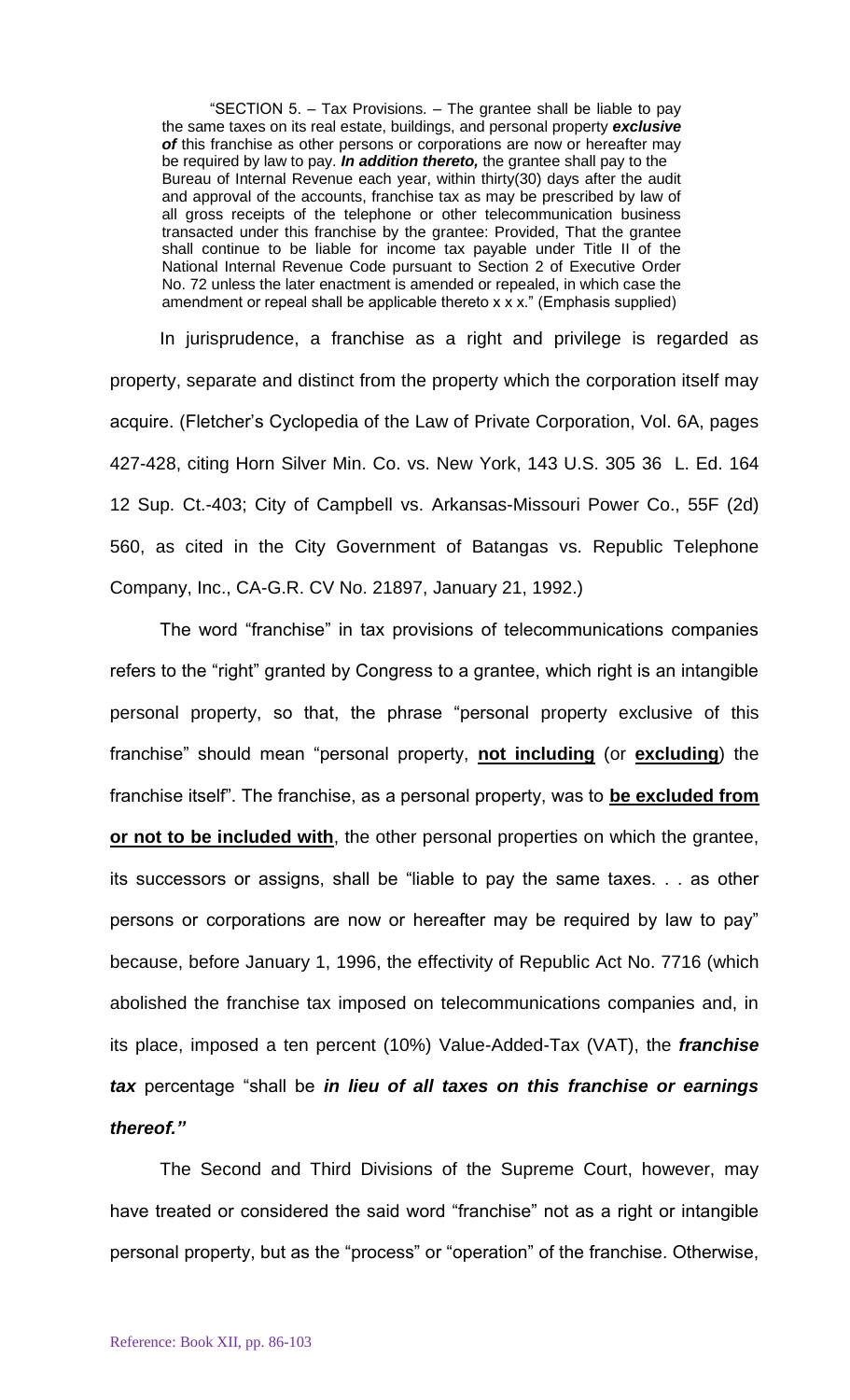how would the Court justify the big blind leap from *"exclusive of, or not* 

*including* this franchise: to *"NOT actually, directly and exclusively used in* 

this franchise."

In *The City Government of Quezon City, et al. vs. Bayan* 

*Telecommunications Incorporated,* supra, the Court said:

"For sure, in Philippine Long Distance Telephone Company, Inc. (PLDT) vs. City of Davao, this Court has upheld the power of Congress to grant exemptions over the power of local government units to impose taxes. There, the Court wrote:

'Indeed, the grant of taxing powers to local government units under the Constitution and the LGC does not affect the power of Congress to grant exemptions to certain persons, pursuant to a declared national policy. The legal effect of the constitutional grant to local government units simply means that in interpreting statutory provisions on municipal taxing powers, doubts must be resolved in favor of municipal corporations. (Emphasis supplied.)'

"As we see it, then, the issue in this case no longer dwells on whether Congress has the power to exempt Bayantel's properties from realty taxes by the enactment of Rep. Act No. 7633 which amended Bayantel's original franchise. The more decisive question turns on whether Congress actually did exempt Bayantel's properties by virtue of Section 11 of Rep. Act No. 7633.

"Admittedly, Rep. Act No. 7633 was enacted subsequent to the LGC. Perfectly aware that the LGC has already withdrawn Bayantel's former exemption from realty taxes, Congress opted to pass Rep. Act No. 7633 using, under Section 11 thereof, exactly the same defining phrase *"exclusive of this franchise"* which was the basis for Bayantel's exemption from realty taxes prior to the LGC. In plain language, Section 11 of Rep. Act No. 7633 states that "the grantee, its successors or assigns shall be liable to pay the same taxes on their real estate, buildings and personal property, exclusive of this franchise, as other persons or corporations are now or hereafter may be required by law to pay." The Court views this subsequent piece of legislation as an express and real intention on the part of Congress to once again remove from the LGC's delegated taxing power, all of the franchisee's (Bayantel's) properties that are actually, directly and exclusively used in the pursuit of its franchise."

In *Digitel Telecommunications Philippines, Incorporated vs. Province of* 

*Pangasinan, et al.,* supra, the Third Division of the Supreme Court said:

"The fact that Republic Act No. 7678 was a later piece of legislation can be taken to mean that Congress, knowing fully well that the Local Government Code has already withdrawn exemptions from real property taxes, chose to restore such immunity even to a limited degree. Accordingly:

"The Court views this subsequent piece of legislation as an express and real intention on the part of Congress to once again remove from the LGC's delegated taxing power, all of the franchisee's  $x \times x$  properties that are actually, directly and exclusively used in the pursuit of its franchise.

"In view of the unequivocal intent of Congress to exempt from real property tax those real properties actually, directly and exclusively used by petitioner DIGITEL in the pursuit of its franchise, respondent Province of Pangasinan can only levy real property tax on the remaining real properties of the grantee located within its territorial jurisdiction not part of the above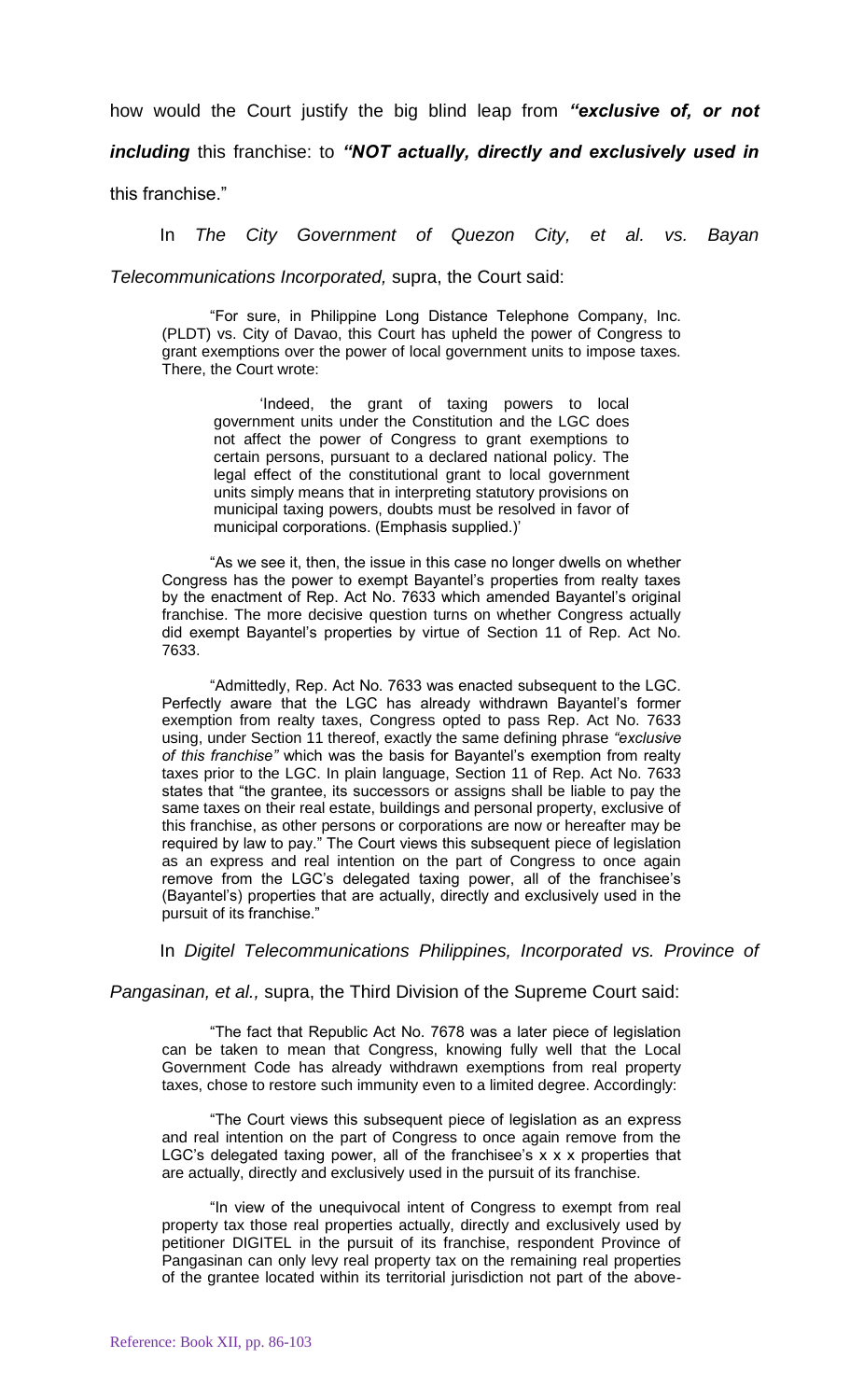stated classification. Said exemption, however, merely applies from the time of the effectivity of petitioner DIGITEL's legislative franchise and not a moment sooner.'

With due respect, the conclusions of the Second Division of the Supreme Court in *The City Government of Quezon City, et al., vs. Bayan Telecommunications Incorporated,* supra, and of the Third Division of the Court in *Digitel Telecommunications Philippines, Incorporated vs. Province of Pangasinan, et al.,* supra, are based on false premises. The matters of the inherent taxing power of the legislature, and/or the power of Congress to exempt certain persons, and/or the passage of Rep. Act No. 7633 (amending Bayantel's original franchise) after the effectivity of the LGC, and/or the enactment of 7678 (Digitel's franchise) subsequent to the LGC, and/or Section 23 of Rep. Act No. 7925, are all beside the point.

The "Tax Provisions" common to telecommunications franchises clearly provide that **"the grantee shall be liable to pay the same taxes on its real estate, buildings, and personal property** *exclusive of* **this franchise as other persons or corporations are now or hereafter may be required by law to pay."** Unless the dictionaries cited herein are **WRONG** on the meaning of the preposition or quasi-adverb *"EXCLUSIVE OF"*, the real properties of the telecommunications companies are liable to the payment of the realty tax; all their personal properties, *with the exception of the franchise,* are liable to payment of taxes **as other persons or corporations are now or hereafter may** 

## **be required by law to pay**.

The tax provision of Rep. Act No. 3259 (Bayantel's franchise, approved on June 17, 1961), embodied in Section 14 thereof, reads:

"SECTION 14. (a) The grantee shall be liable to pay the same taxes on its real estate, buildings and personal property, *exclusive of* the franchise, as other persons or corporations are now or hereafter may be required by law to pay. (b) the grantee *shall further pay* to the Treasurer of the Philippines each year, within ten days after the audit and approval of the accounts as prescribed in this Act, one and a half per centum of all gross receipts from the business transacted under this franchise by the said grantee." (Emphasis supplied).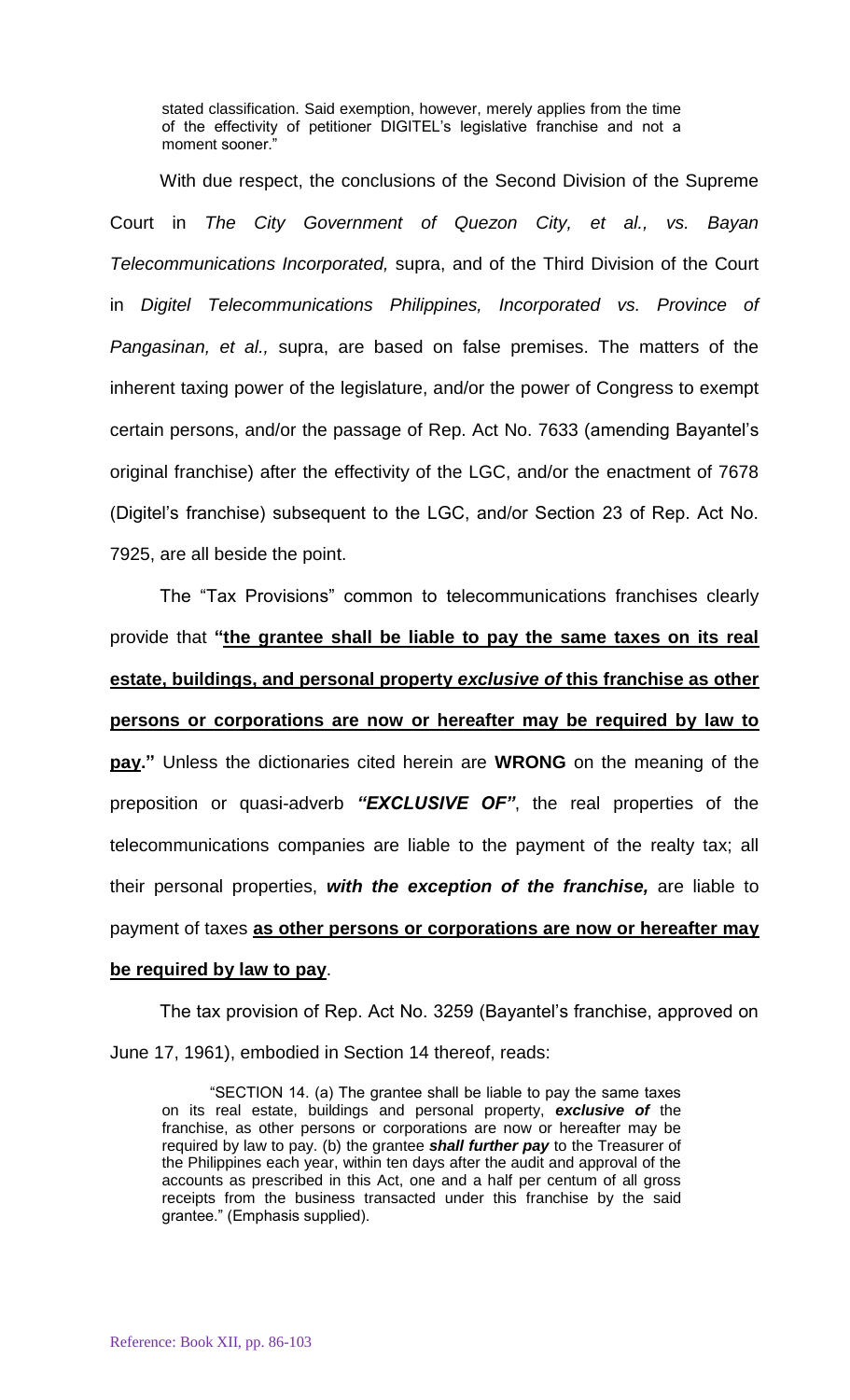Since Bayantel, as franchise grantee under Rep. Act No. 3259, was liable to pay the same taxes on all its real and personal properties, *not including the franchise,* as other persons or corporations are now or hereafter may be required by law to pay, the Local Government Code of 1991 (LGC) **could not have withdrawn any realty tax exemption** (of Bayantel **simply because such exemption did not exist in the first place**,

A few months after the Local Government Code of 1991 (LGC) took effect, Congress enacted Rep. Act No. 7633 on July 20, 1992, amending Bayantel's original franchise. The amendatory law (Rep. Act No. 7633) contained the following provision:

"SEC. 11. The grantee, its successors or assigns shall be liable to pay the same taxes on their real estate, buildings and personal property, exclusive of this franchise, as other persons or corporations are now or hereafter may be required by law to pay. *In addition thereto,* the grantee, its successors or assigns shall pay a franchise tax equivalent to three percent (3%) of all gross receipts of the telephone or other telecommunication businesses transacted under this franchise by the grantee, its successors or assigns and the said percentage shall be in lieu of all taxes on this franchise or earnings thereof. Provided, That the grantee, its successors or assigns shall continue to be liable for income taxes payable under Title II of the National Internal Revenue Code x x x." (Emphasis supplied)

Section 11 of Rep. Act No. 7633 is a virtual reenactment of Section 14(a) of Rep. Act No. 3259 (the original franchise of Bayantel). As Section 14(a) of Rep. Act No. 3259 **did not confer to Bayantel any exemption from the realty tax,** Congress, by passing Rep. Act No. 7633, **could not have "restored" any realty tax exemption which was not, in the first place, granted under the original franchise of Bayantel.**

Digitel's franchise (Rep. Act No. 7678) was approved on February 17, 1994, more than two years after the LGC took effect. The tax provisions embodied in Section 5 of R.A. 7678 are similar to those embodied in Section 14(a) of Rep. Act No. 3259 and Section 11 of Rep. Act No. 7633 (Bayantel's original and amended franchises, respectively). Had R.A. 7678 exempted Digitel from realty taxes, it would have been a clear intention of Congress to override the last paragraph of Section 234 of the LGC which withdraw all exemptions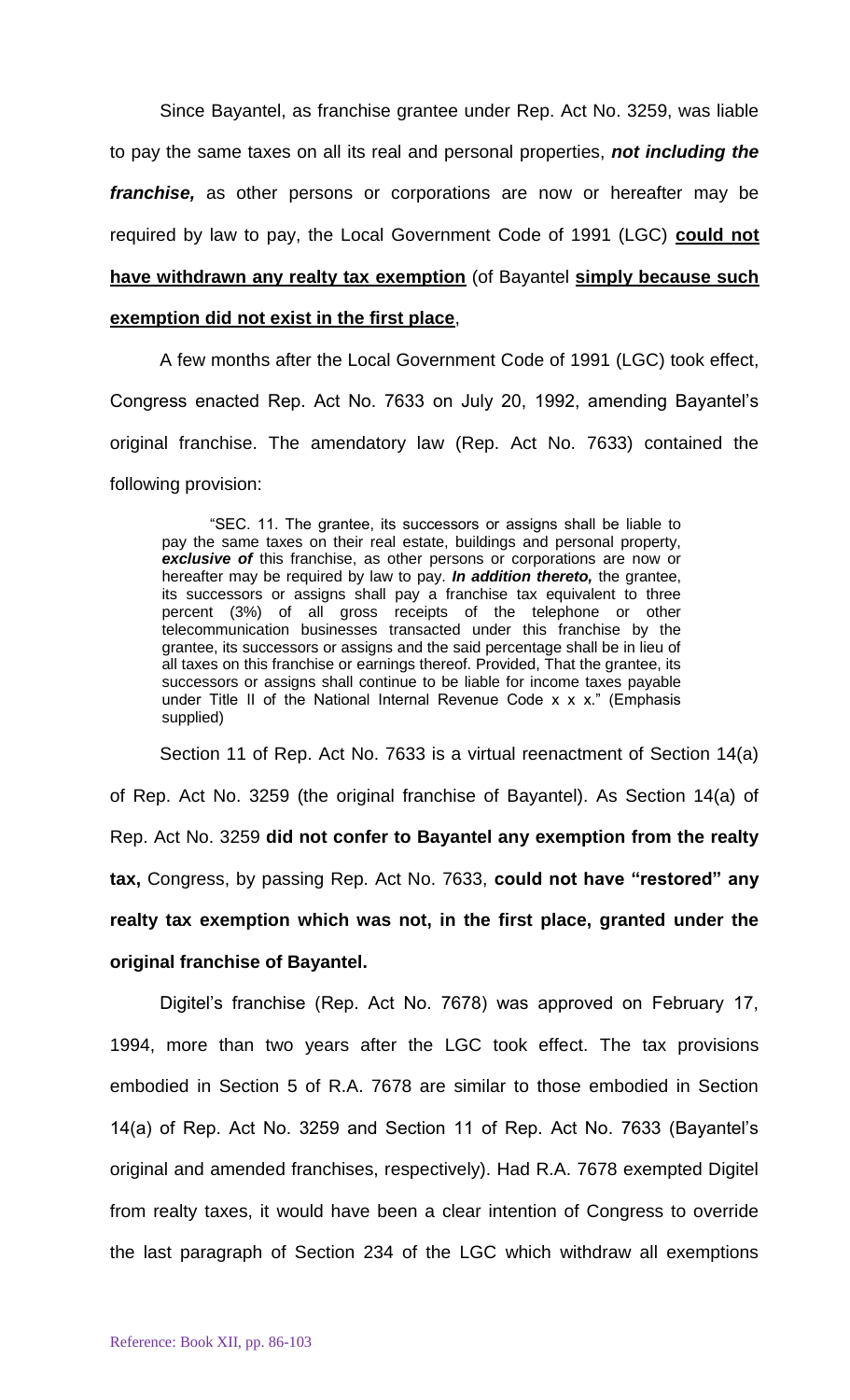existing at the time the LGC took effect. As in the case of Bayantel, no such exemption was granted to Digitel. In fact, Congress emphatically provided under Section 5 of Rep. Act No. 7678 that, **with the exception of the franchise** (which is subject only to the franchise tax as may be prescribed by law of all gross receipts of the telephone or other telecommunication business transacted under this franchise by the grantee), the grantee shall be liable to pay the same taxes on its real estate, buildings, and personal property as other persons or corporations are now or hereafter may be required by law to pay.

In its  $2^{nd}$  Indorsement dated January 4, 1999, the Bureau of Local Government Finance (BLGF) opined that:

"This Bureau finds the foregoing arguments of DIGITEL tenable considering the fact that, actually, even the Office of the President (OP) appears to share the same stand when OP, notwithstanding the subject January 21, 1992 Court of Appeals Decision re affirmed its position on the matter under a letter dated March 12, 1996, **which categorically declared that DIGITEL, too, shall be subject only to the following taxes, to wit:**

**1. Taxes on its real estate, buildings and personally property not used in connection with the conduct of its business under its franchise, as other persons or corporations are now or hereafter may be required to pay;** (Underscoring supplied)

x x x

It is likewise important to note hereon that, in adherence to the aforementioned March 12, 1996 pronouncement of the Office of the President, this Bureau, in its November 9, 1998 letter . . ., likewise maintained the same stand, which in effect expressed that **"the claim for exemption of that company from the payment of real property taxes on the real properties which are used in the operations of . . . (the company's) franchise is hereby deemed meritorious . . .'**

In view thereof, the said Regional Director for Local Government Finance and the Provincial Assessor are hereby enjoined to implement the subject Opinions rendered by the Office of the President and the Department of Finance, thru the Bureau of Local Government Finance, on matters pertaining to the real property tax exemption covering real properties of DIGITEL which are used in the operation of its franchise.

Be guided accordingly.

ANGELINA M. MAGSINO Deputy Executive Director Officer-in-Charge"

The above-quoted opinion of the BLGF was adopted by the Regional Trial

Court (RTC) of Quezon City, Branch 227, in its Civil Case No. Q-02-47292. The

RTC decision in said case is the subject matter of *The City Government of* 

*Quezon City, et al., vs. Bayan Telecommunications Incorporated,* supra.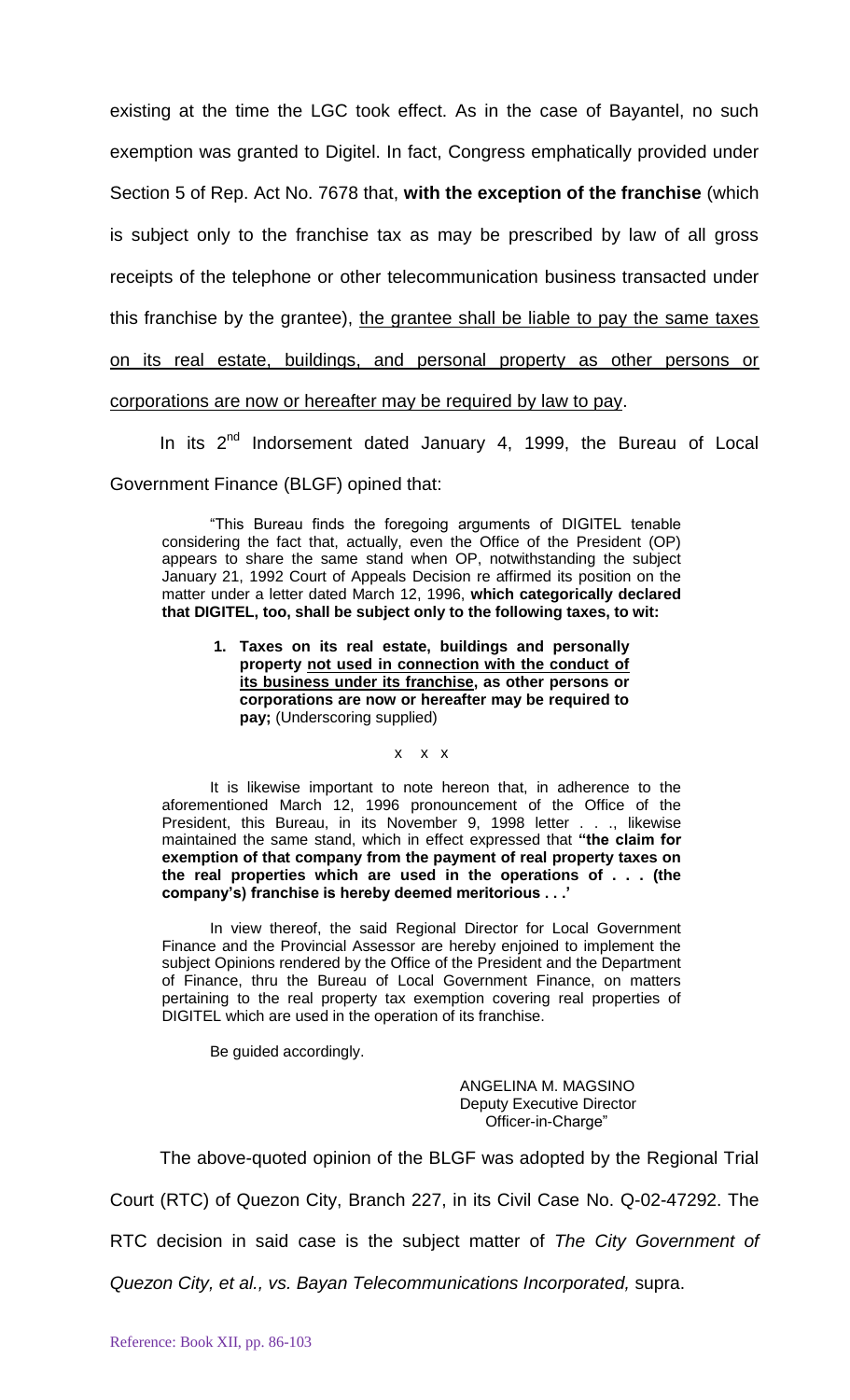The same Opinion of the BLGF was declared by the Court of Appeals in the case of City of Batangas v. RETELCO, Inc., CA-G.R.-CV No. 21897, dated January 21, 1992, to be erroneous, thus:

"Reliance is placed by the trial court in the Opinion No. 1818 dated September 1982 of the Office of the President which states that the phrase 'exclusive of this franchise' found in Section 7 of Republic Act 3662 'has been construed to mean as excluding real estate, buildings and personal property of Defendant RETELCO, Inc. directly used in the operation of its franchise, for which the latter is not subject to real estate taxes as other persons or corporations are now or hereafter may be required by law to pay.' We disagree. While administrative bodies may make opinions on the provisions of law, their opinions are, at most, persuasive and should not be given effect when they are erroneous. Administrative interpretations of law are not conclusive upon the courts (People v. Hernandez, 59 Phil. 272). (Underscoring supplied for emphasis)

**"Here, it is Our well considered view that the opinion of the Office of the President is erroneous because it would render useless and ineffectual the clear import of Section 7 of Republic Act 3662 which holds RETELCO liable to pay real estate tax on its real estate, buildings and personal property, without distinction whether or not such property is directly used in the operation of its franchise.** It is a well settled rule in statutory construction that words used in the statute are there for some purpose and are not used needlessly. Corollarily, there is the rule that it is the interpretation of the statute which will give effect to all the words used therein which is favored, as against one which will render some of the words useless and ineffective."

The Supreme Court, in *PLDT vs. Davao, et al.* (G.R. No. 143867, August

22, 2001), also rejected BLGF's  $2^{nd}$  Indorsement dated January 4, 1999, thus:

"To be sure, the BLGF is not an administrative agency whose findings on questions of fact are given weight and deference in the courts. . . the BLGF was created merely to provide consultative services and technical assistance to local governments and the general public on local taxation, real property assessment, and other related matters, among others. The question raised by petitioner is a legal question, to wit, the interpretation of Section 23 of R.A. 7925. There is, therefore, no basis for claiming expertise for the BLGF that administrative agencies are said to possess in their respective fields." (Underscoring supplied)

The BLGF corrected its previous Opinions by issuing BLGF's MEMORANDUM CIRCULAR NO. 15-2004 dated October 25, 2004, addressed to "All Regional Directors for Local Government Finance; Provincial, City and Municipal Assessors and Treasures; and others Concerned" with "Reversal of the Real Property Tax Exemption Previously Granted to Globe Telecommunications (GLOBE fore brevity), in line with the Supreme Court (SC) Decision (G.R. No. 143867) dated August 22, 2001, and the Central Board of Assessment Appeals (CBAA) Decision (Case No. V-17) dated January 31, 2002.